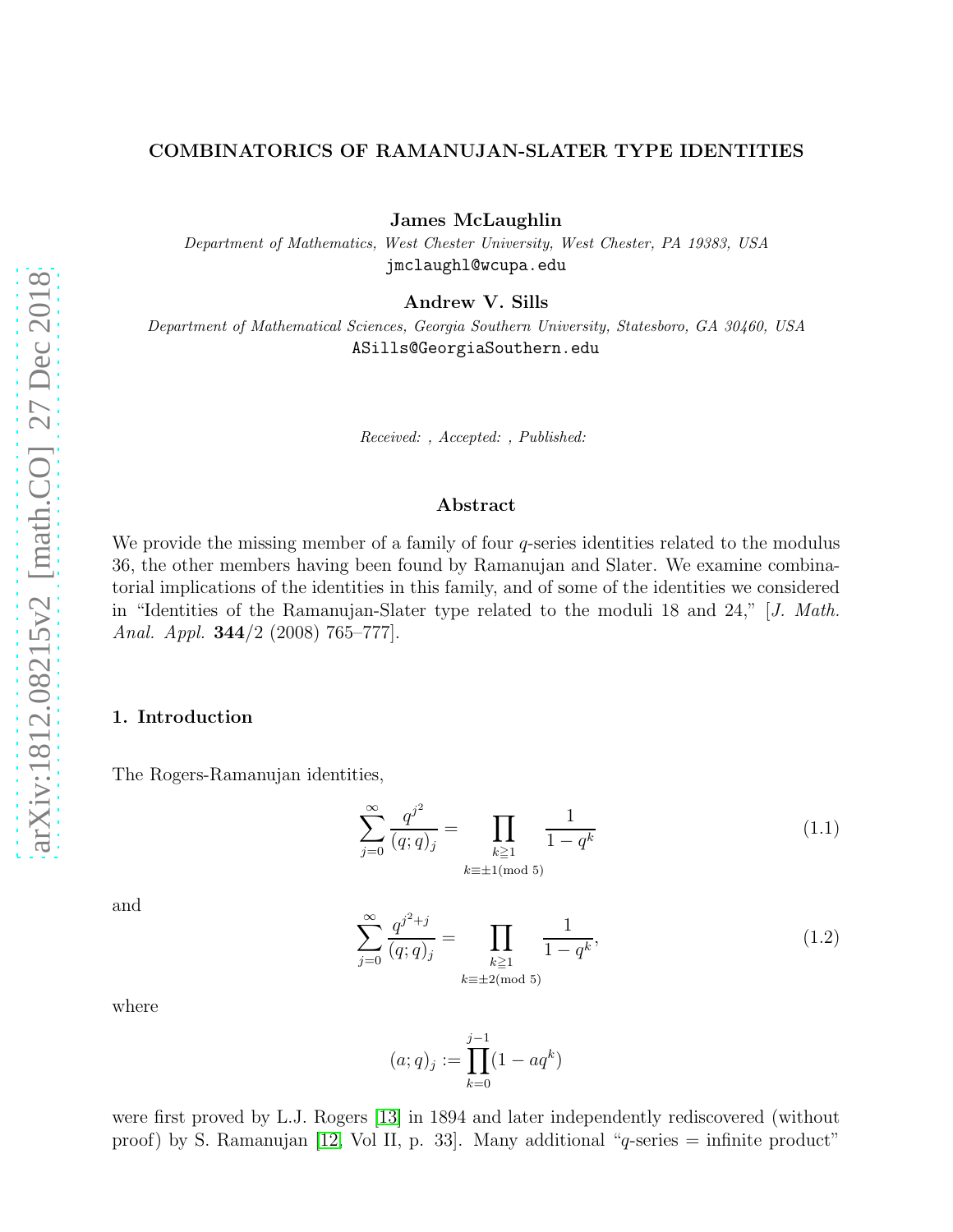identities were found by Ramanujan and recorded in his lost notebook [\[5\]](#page-13-2), [\[6\]](#page-13-3). A large collection of such identities was produced by L.J. Slater [\[17\]](#page-13-4).

Just as the Rogers-Ramanujan identities [\(1.1\)](#page-0-0), [\(1.2\)](#page-0-1) are a family of two similar identities where the infinite products are related to the modulus 5, most Rogers-Ramanujan type identities exist in a family of several similar identities where the sum sides are similar and the product sides involve some common modulus.

In most cases Ramanujan and Slater found all members a given family, but in a few cases they found just one or two members of a family of four or five identities. In [\[11\]](#page-13-5), we found some "missing" members of families of identities related to the moduli 18 and 24 where Ramanujan and/or Slater had found one or two of the family members, as well as two new complete families.

In this paper, we find the missing member in a family of four identities related to the modulus 36. We examine combinatorial implications of the identities in this family, and of some of the identities we considered in [\[11\]](#page-13-5).

### 2. Combinatorial Definitions

Informally, a partition of an integer  $n$  is a representation of  $n$  as a sum of positive integers where the order of the summands is considered irrelevant. Thus the five partitions of 4 are 4 itself,  $3 + 1$ ,  $2 + 2$ ,  $2 + 1 + 1$ , and  $1 + 1 + 1 + 1$ . The summands are called the "parts" of the partition, and since the order of the parts is irrelevant,  $2+1+1$ ,  $1+2+1$ , and  $1+1+2$ are all considered to be the same partition of 4. It is often convenient to impose a canonical ordering for the parts and to separate parts with commas instead of plus signs, and so we make the following definitions:

A partition  $\lambda$  of an integer n into  $\ell$  parts is an  $\ell$ -tuple of positive integers  $(\lambda_1, \lambda_2, \ldots, \lambda_\ell)$ where

$$
\lambda_i \geq \lambda_{i+1}
$$
 for  $1 \leq i \leq \ell - 1$ , and  

$$
\sum_{i=1}^{\ell} \lambda_i = n.
$$

The number of parts  $\ell = \ell(\lambda)$  of  $\lambda$  is also called the *length* of  $\lambda$ . The sum of the parts of  $\lambda$ is called the *weight* of  $\lambda$  and is denoted  $|\lambda|$ .

Thus in this notation, the five partitions of 4 are  $(4)$ ,  $(3, 1)$ ,  $(2, 1, 1)$ , and  $(1, 1, 1, 1)$ .

In [\[4\]](#page-13-6), G. Andrews considers some of the implications of generalizing the notion of partition to include the possibility of some negative integers as parts. We may formalize this idea with the following definitions: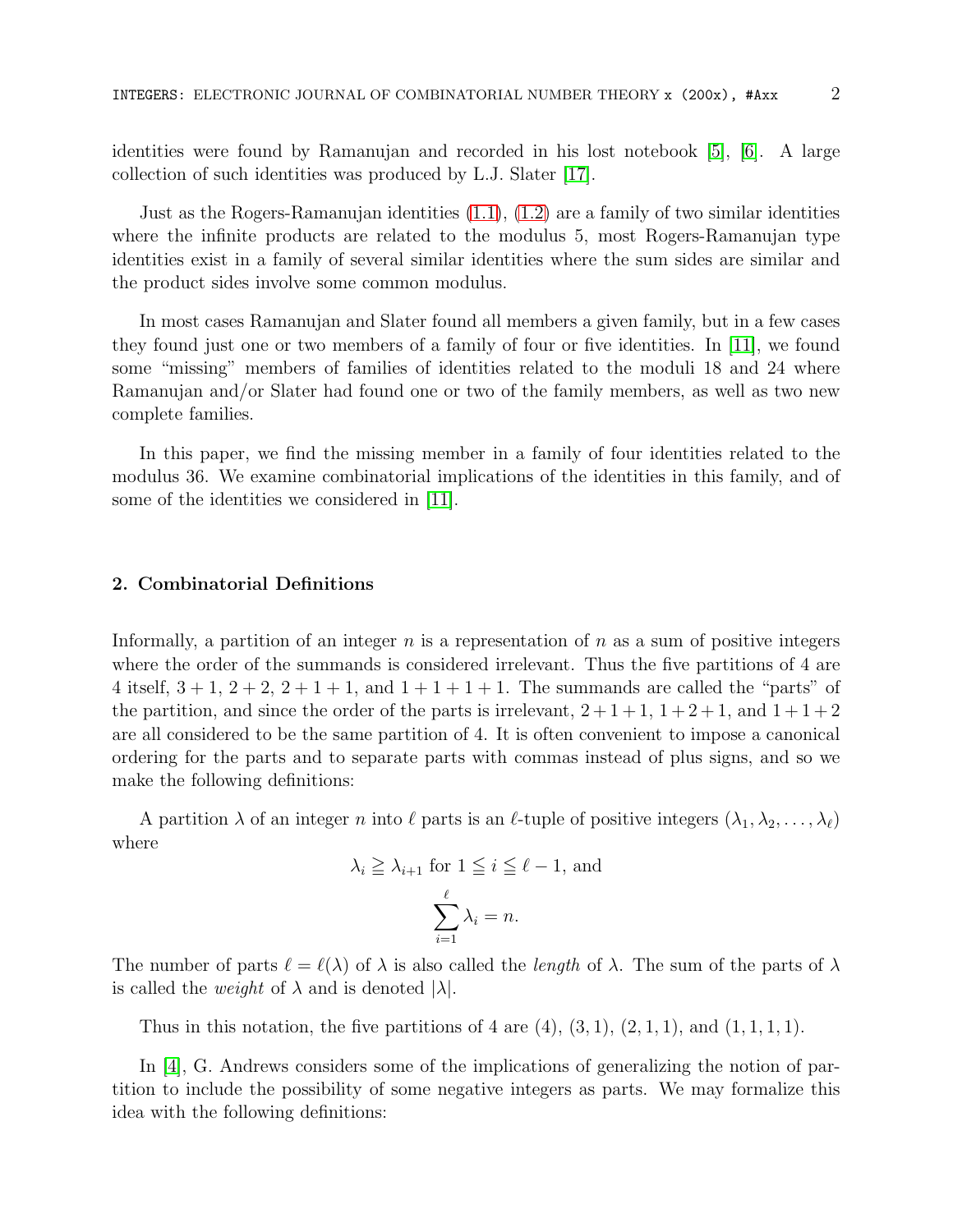A signed partition  $\sigma$  of an integer n is a partition pair  $(\pi, \nu)$  where

$$
n=|\pi|-|\nu|.
$$

We may call  $\pi$  (resp. *v*) the *positive (resp. negative) subpartition of*  $\sigma$  and  $\pi_1, \pi_2, \ldots, \pi_{\ell(\pi)}$ (resp.  $\nu_1, \nu_2, \ldots, \nu_{\ell(\nu)}$ ) the positive (resp. negative) parts of  $\sigma$ .

Thus  $((6, 3, 3, 1), (4, 2, 1, 1))$ , which represents  $6 + 3 + 3 + 1 - 1 - 1 - 2 - 4$ , is an example of a signed partition of 5. Of course, there are infinitely many unrestricted signed partitions of any integer, but when we place restrictions on how parts may appear, signed partitions arise naturally in the study of certain  $q$ -series.

Remark 2.1. Notice that the way we have defined signed partitions, the "negative parts" are positive numbers (which count negatively toward the weight of the signed partition), much as the "imaginary part" of a complex number is real.

### 3. Partitions and  $q$ -series Identities of Ramanujan and Slater

Using ideas that originated with Euler, MacMahon [\[12,](#page-13-1) vol. II, ch. III] and Schur [\[14\]](#page-13-7) independently realized that  $(1.1)$  and  $(1.2)$  imply the following partition identities:

Theorem 3.2 (First Rogers-Ramanujan identity—combinatorial version). For all integers n, the number of partitions  $\lambda$  of n where

<span id="page-2-0"></span>
$$
\lambda_i - \lambda_{i+1} \ge 2 \text{ for } 1 \le i \le \ell(\lambda) - 1 \tag{3.3}
$$

equals the number of partitions of n into parts congruent to  $\pm 1 \pmod{5}$ .

Theorem 3.3 (Second Rogers-Ramanujan identity—combinatorial version). For all integers n, the number of partitions  $\lambda$  of n where

<span id="page-2-1"></span>
$$
\lambda_i - \lambda_{i+1} \ge 2 \text{ for } 1 \le i \le \ell(\lambda) - 1 \tag{3.4}
$$

and

<span id="page-2-2"></span>
$$
\lambda_{\ell(\lambda)} > 1,\tag{3.5}
$$

equals the number of partitions of n into parts congruent to  $\pm 2 \pmod{5}$ .

When studying sets of partitions where the appearance or exclusion of parts is governed by difference conditions such as [\(3.3\)](#page-2-0), it is often useful to introduce a second parameter a. The exponent on a indicates the length of a partition being enumerated, while the exponent on q indicates the weight of the partition.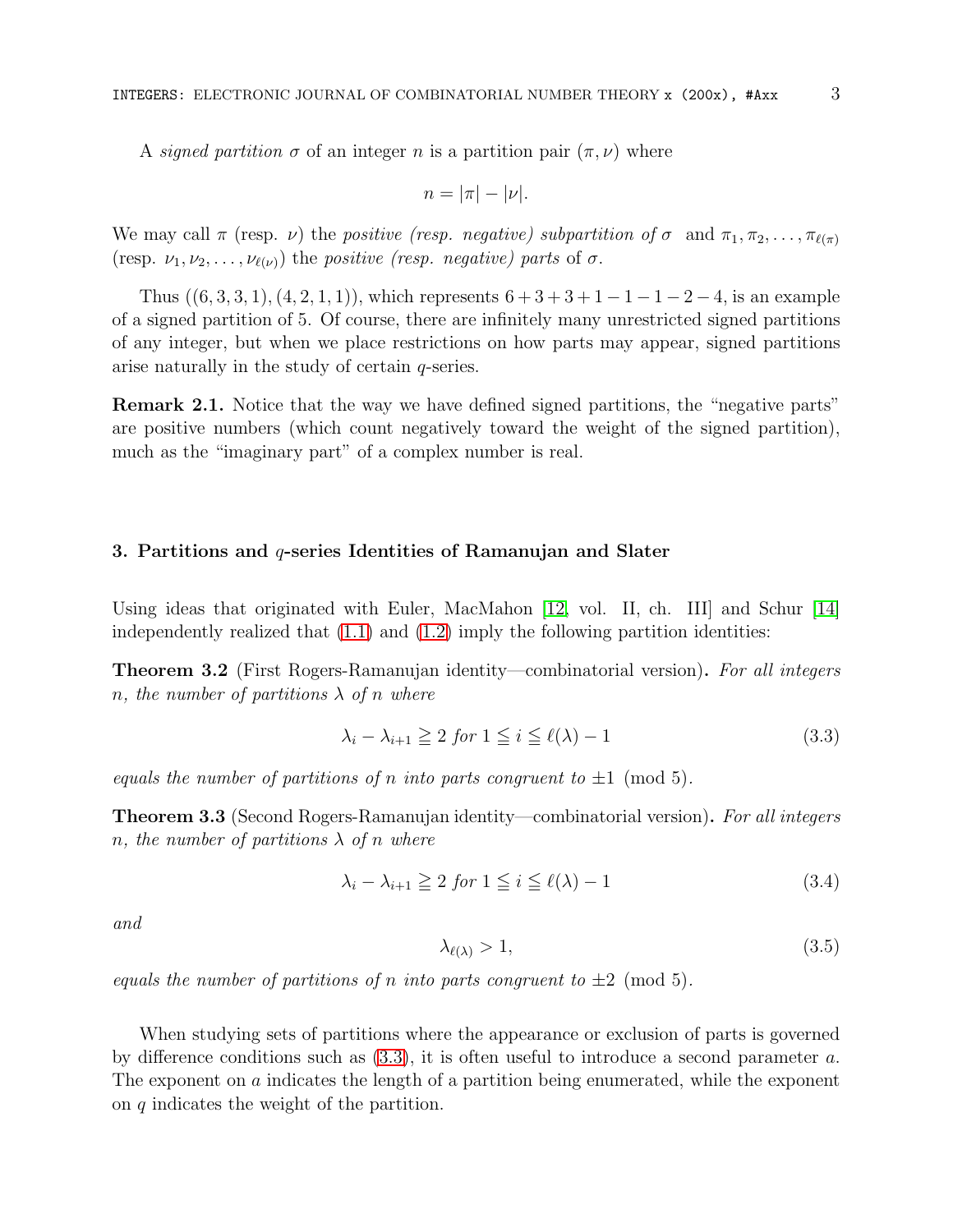For example, it is standard to generalize [\(1.2\)](#page-0-1) and [\(1.1\)](#page-0-0) as follows:

$$
F_1(a,q) := \sum_{j=0}^{\infty} \frac{a^j q^{j^2+j}}{(q;q)_j} = \frac{1}{(aq;q)_{\infty}} \sum_{k=0}^{\infty} \frac{(-1)^j a^{2j} q^{j(5j+3)/2} (a;q)_j (1-aq^{2j+1})}{(q;q)_j}
$$
(3.6)

$$
F_2(a,q) := \sum_{j=0}^{\infty} \frac{a^j q^{j^2}}{(q;q)_j} = \frac{1}{(aq;q)_{\infty}} \sum_{k=0}^{\infty} \frac{(-1)^j a^{2j} q^{j(5j-1)/2} (a;q)_j (1-aq^{2j})}{(1-a)(q;q)_j},\tag{3.7}
$$

where

<span id="page-3-3"></span><span id="page-3-2"></span><span id="page-3-1"></span><span id="page-3-0"></span>
$$
(a;q)_{\infty} := \prod_{k=0}^{\infty} (1 - aq^k).
$$

It is then easily seen that  $F_1(a,q)$  and  $F_2(a,q)$  satisfy the following system of q-difference equations:

$$
F_1(a,q) = F_2(aq,q)
$$
\n(3.8)

$$
F_2(a,q) = F_1(a,q) + aqF_1(aq,q).
$$
\n(3.9)

Notice that there are straightforward combinatorial interpretations to [\(3.8\)](#page-3-0) and [\(3.9\)](#page-3-1). Equation [\(3.8\)](#page-3-0) states that if we start with the collection of partitions satisfying [\(3.3\)](#page-2-0) and add 1 to each part (i.e. replace a by  $aq$ ), then we obtain the set of partitions that satsify [\(3.4\)](#page-2-1) and [\(3.5\)](#page-2-2); the difference condition is maintained, but the new partitions will have no ones. The left hand side of [\(3.9\)](#page-3-1) generates partitions that satisfy [\(3.3\)](#page-2-0) while the right hand side segregates these partitions into two classes: those where no ones appear (generated by  $F_1(a,q)$  and those where a unique one appears (generated by  $aqF_1(aq,q)$ ).

Remark 3.4. It may seem awkward to have the a-generalization of the first (resp. second) Rogers-Ramanujan identity labeled  $F_2(a,q)$  (resp.  $F_1(a,q)$ ), but this is actually standard practice (see, e.g. Andrews [\[2,](#page-13-8) Ch. 7]). Here and in certain generalizations, the subscript on F corresponds to one more than the maximum number of ones which can appear in the partitions enumerated by the function.

<span id="page-3-4"></span>Remark 3.5. While the a-generalizations are useful for studying the relevant partitions, the price paid for generalizing  $(1.1)$  to  $(3.7)$  and  $(1.2)$  to  $(3.6)$  is that the *a*-generalizations no longer have infinite product representations; only in the  $a = 1$  cases will Jacobi's triple product identity [\[10,](#page-13-9) p. 15, Eq.  $(1.6.1)$ ] allow the right hand sides of  $(1.2)$  and  $(1.1)$  to be transformed into infinite products.

An exception to Remark [3.5](#page-3-4) may be found in one of the identities in Ramanujan's lost notebook [\[6,](#page-13-3) Entry 5.3.9]; cf. [\[11,](#page-13-5) Eq. (1.16)]:

<span id="page-3-5"></span>
$$
\sum_{j=0}^{\infty} \frac{q^{j^2}(q^3;q^6)_j}{(q;q^2)_j^2(q^4;q^4)_j} = \prod_{\substack{j\geq 1 \ j \equiv 1 \pmod{2}}} \frac{1}{1-q^j}.
$$
\n(3.10)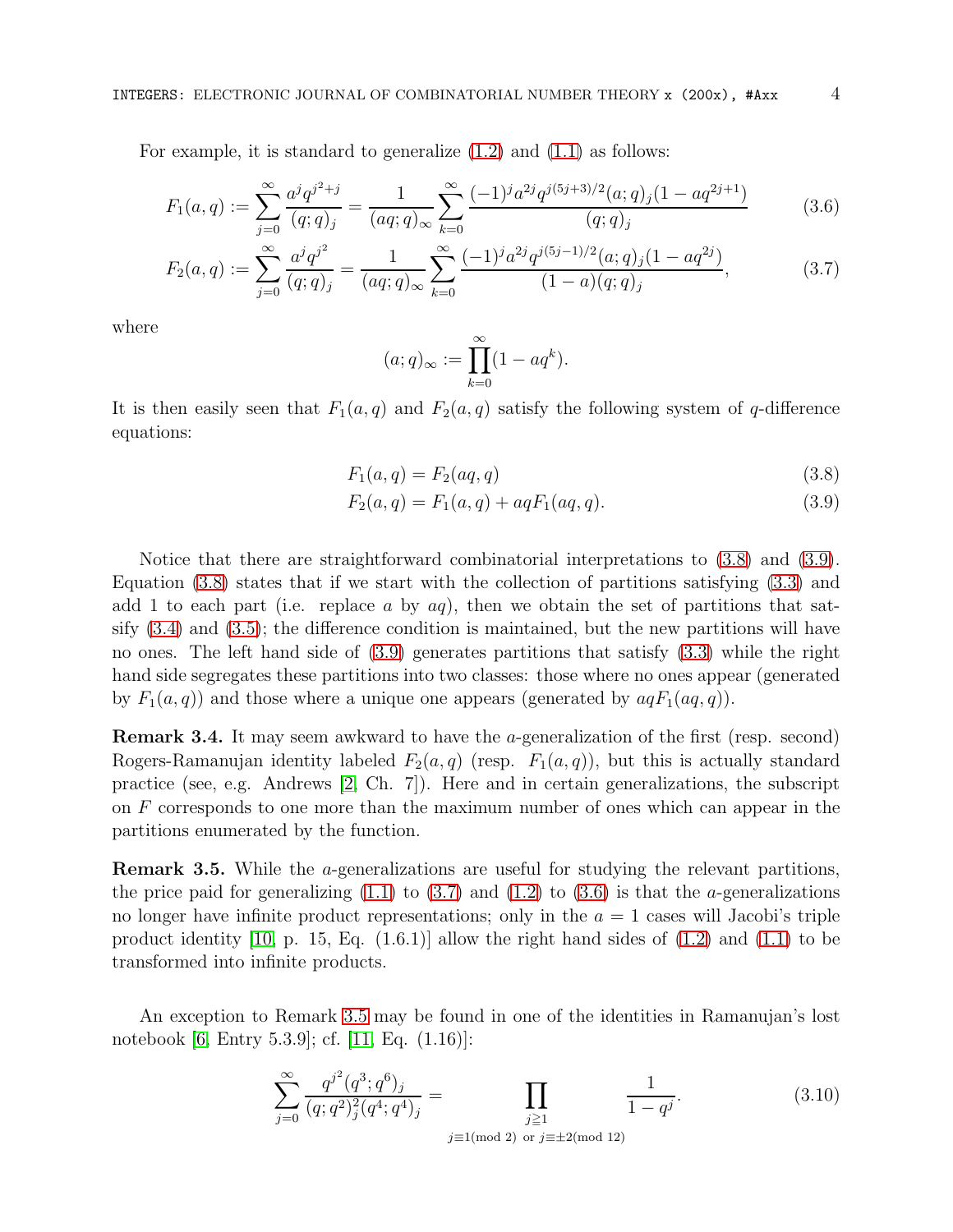Equation  $(3.10)$  admits an *a*-generalization with an infinite product:

<span id="page-4-0"></span>
$$
\sum_{j=0}^{\infty} \frac{a^j q^{j^2} (q^3; q^6)_j}{(q; q^2)_j (aq; q^2)_j (q^4; q^4)_j} = \prod_{j \ge 1} \frac{1 + a q^{4j - 2} + a^2 q^{8j - 4}}{1 - a q^{2j - 1}}.
$$
\n(3.11)

Notice that the right hand side of [\(3.11\)](#page-4-0) is easily seen to be equal to

$$
\sum_{n,\ell\geqq 0} s(\ell,n)a^\ell q^n,
$$

where  $s(\ell, n)$  denotes the number of partitions of n into exactly  $\ell$  parts where no even part appears more than twice nor is divisible by 4. Note also that the right hand side of [\(3.10\)](#page-3-5) generates partitions where parts may appear as in Schur's 1926 partition theo-rem [\[15\]](#page-13-10) (i.e. partitions into parts congruent to  $\pm 1 \pmod{6}$ ), dilated by a factor of 2, along with unrestricted appearances of odd parts. It is a fairly common phenomenon for a Rogers-Ramanujan type identity to generate partitions whose parts are restricted according to a well-known partition theorem, dilated by a factor of  $m$ , and where nonmultiples of  $m$  may appear without restriction. See, e.g., Connor [\[8\]](#page-13-11) and Sills [\[16\]](#page-13-12).

A partner to [\(3.10\)](#page-3-5) was found by Slater [\[17,](#page-13-4) p. 164, Eq. (110), corrected], cf. [\[11,](#page-13-5) Eq.  $(1.19)$ :

<span id="page-4-1"></span>
$$
\sum_{j=0}^{\infty} \frac{q^{j^2+2j} (q^3; q^6)_j}{(q; q^2)_j (q; q^2)_{j+1} (q^4; q^4)_j} = \prod_{\substack{j \ge 1 \\ j \equiv 1 \pmod{2}}} \frac{1}{1 - q^j}.
$$
\n(3.12)

An a-generalization of [\(3.12\)](#page-4-1) is

<span id="page-4-2"></span>
$$
\sum_{j=0}^{\infty} \frac{a^j q^{j^2+2j} (q^3; q^6)_j}{(q; q^2)_j (aq; q^2)_{j+1} (q^4; q^4)_j} = \prod_{j \ge 1} \frac{1 + a q^{4j} + a^2 q^{8j}}{1 - a q^{2j-1}} = \sum_{n, \ell \ge 0} t(\ell, n) a^{\ell} q^n,
$$
(3.13)

where  $t(\ell, n)$  denotes the number of partitions of n into  $\ell$  parts where even parts appear at most twice and are divisible by 4.

**Remark 3.6.** An explanation as to why  $(3.10)$  and  $(3.12)$  admit *a*-generalizations which include infinite products and  $(1.1)$  and  $(1.2)$  do not, may be found in the theory of basic hypergeometric series. The Rogers-Ramanujan identities [\(1.1\)](#page-0-0) and [\(1.2\)](#page-0-1) arise as limiting cases of Watson's q-analog of Whipple's theorem  $[18], [10, p. 43, Eq. (2.5.1)];$  $[18], [10, p. 43, Eq. (2.5.1)];$  $[18], [10, p. 43, Eq. (2.5.1)];$  see [\[10,](#page-13-9) pp. 44–45,  $\S 2.7$ . In contrast,  $(3.11)$  and  $(3.13)$  are special cases of Andrews's q-analog of Bailey's  ${}_2F_1(\frac{1}{2}$  $\frac{1}{2}$ ) sum [\[1,](#page-12-0) p. 526, Eq. (1.9)],[\[10,](#page-13-9) p. 354, (Eq. II.10)].

Remark 3.7. S. Corteel and J. Lovejoy interpreted [\(3.10\)](#page-3-5) and [\(3.12\)](#page-4-1) combinatorially using overpartitions in [\[9\]](#page-13-14).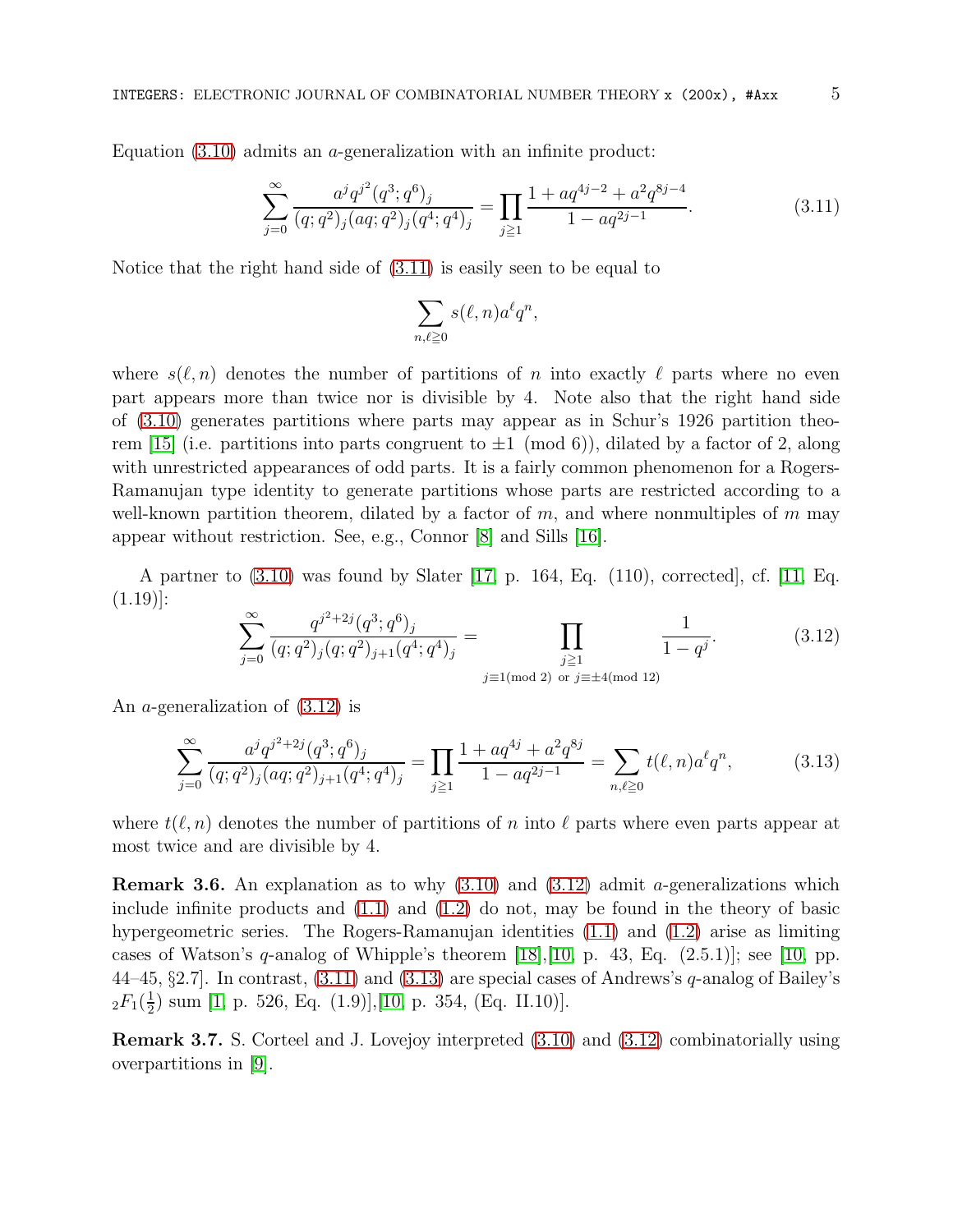# 4. A Family of Ramanujan and Slater

# 4.1. A long-lost relative

Let us define

$$
Q(w, x) := (-wx^{-1}, -x, w; w)_{\infty}(wx^{-2}, wx^2; w^2)_{\infty},
$$

where

<span id="page-5-2"></span><span id="page-5-1"></span>
$$
(a_1,a_2,\ldots,a_r;w)_{\infty}:=\prod_{k=1}^r (a_k;w)_{\infty}.
$$

Then it is clear that an identity is missing from the family

$$
\sum_{j=0}^{\infty} \frac{q^{2j(j+2)}(q^3; q^6)_j}{(q^2; q^2)_{2j+1}(q; q^2)_j} = \frac{Q(q^{18}, q^7)}{(q^2; q^2)_{\infty}} \quad \text{(Slater [17, Eq. (125)])} \tag{4.14}
$$

$$
\sum_{j=0}^{\infty} \frac{q^{2j(j+1)}(q^3; q^6)_j}{(q^2; q^2)_{2j+1}(q; q^2)_j} = \frac{Q(q^{18}, q^5)}{(q^2; q^2)_{\infty}} \quad \text{(Slater [17, Eq. (124)])}\tag{4.15}
$$

$$
\sum_{j=0}^{\infty} \frac{q^{2j^2}(q^3;q^6)_j}{(q^2;q^2)_{2j}(q;q^2)_j} = \frac{Q(q^{18},q^3)}{(q^2;q^2)_{\infty}} \quad \text{(Ramanujan [6, Entry 5.3.4])}.
$$
 (4.16)

The following identity completes the above family:

<span id="page-5-3"></span><span id="page-5-0"></span>
$$
\sum_{j=0}^{\infty} \frac{q^{2j(j+1)}(q^3;q^6)_j}{(q^2;q^2)_{2j}(q;q^2)_{j+1}} = \frac{Q(q^{18},q)}{(q^2;q^2)_{\infty}}.
$$
\n(4.17)

Theorem 4.8. Identity  $(4.17)$  is valid.

*Proof.* We show that  $(4.15)+q\times(4.14) = (4.17)$  $(4.15)+q\times(4.14) = (4.17)$  $(4.15)+q\times(4.14) = (4.17)$  $(4.15)+q\times(4.14) = (4.17)$ . For the series side,

$$
\sum_{j=0}^{\infty} \frac{q^{2j(j+1)}(q^3;q^6)_j}{(q^2;q^2)_{2j+1}(q;q^2)_j} + q \sum_{j=0}^{\infty} \frac{q^{2j(j+2)}(q^3;q^6)_j}{(q^2;q^2)_{2j+1}(q;q^2)_j} = \sum_{j=0}^{\infty} \frac{q^{2j(j+1)}(q^3;q^6)_j(1+q^{2j+1})}{(q^2;q^2)_{2j+1}(q;q^2)_j} = \sum_{j=0}^{\infty} \frac{q^{2j(j+1)}(q^3;q^6)_j}{(q^2;q^2)_{2j}(q;q^2)_{j+1}}.
$$

For the product side, we make use of the quintuple product identity:

$$
Q(w, x) = (wx^3, w^2x^{-3}, w^3; w^3)_{\infty} + x(wx^{-3}, w^2x^3, w^3; w^3)_{\infty}.
$$

Hence

$$
Q(q^{18}, q^{5}) + qQ(q^{18}, q^{7}) = (q^{33}, q^{21}, q^{54}; q^{54})_{\infty} + q^{5}(q^{3}, q^{51}, q^{54}; q^{54})_{\infty} + q((q^{39}, q^{15}, q^{54}; q^{54})_{\infty} + q^{7}(q^{-3}, q^{57}, q^{54}; q^{54})_{\infty}) = (q^{33}, q^{21}, q^{54}; q^{54})_{\infty} + q^{5}(q^{3}, q^{51}, q^{54}; q^{54})_{\infty} + q((q^{39}, q^{15}, q^{54}; q^{54})_{\infty} - q^{4}(q^{51}, q^{3}, q^{54}; q^{54})_{\infty}) = (q^{21}, q^{33}, q^{54}; q^{54})_{\infty} + q(q^{15}, q^{39}, q^{54}; q^{54})_{\infty} = Q(q^{18}, q).
$$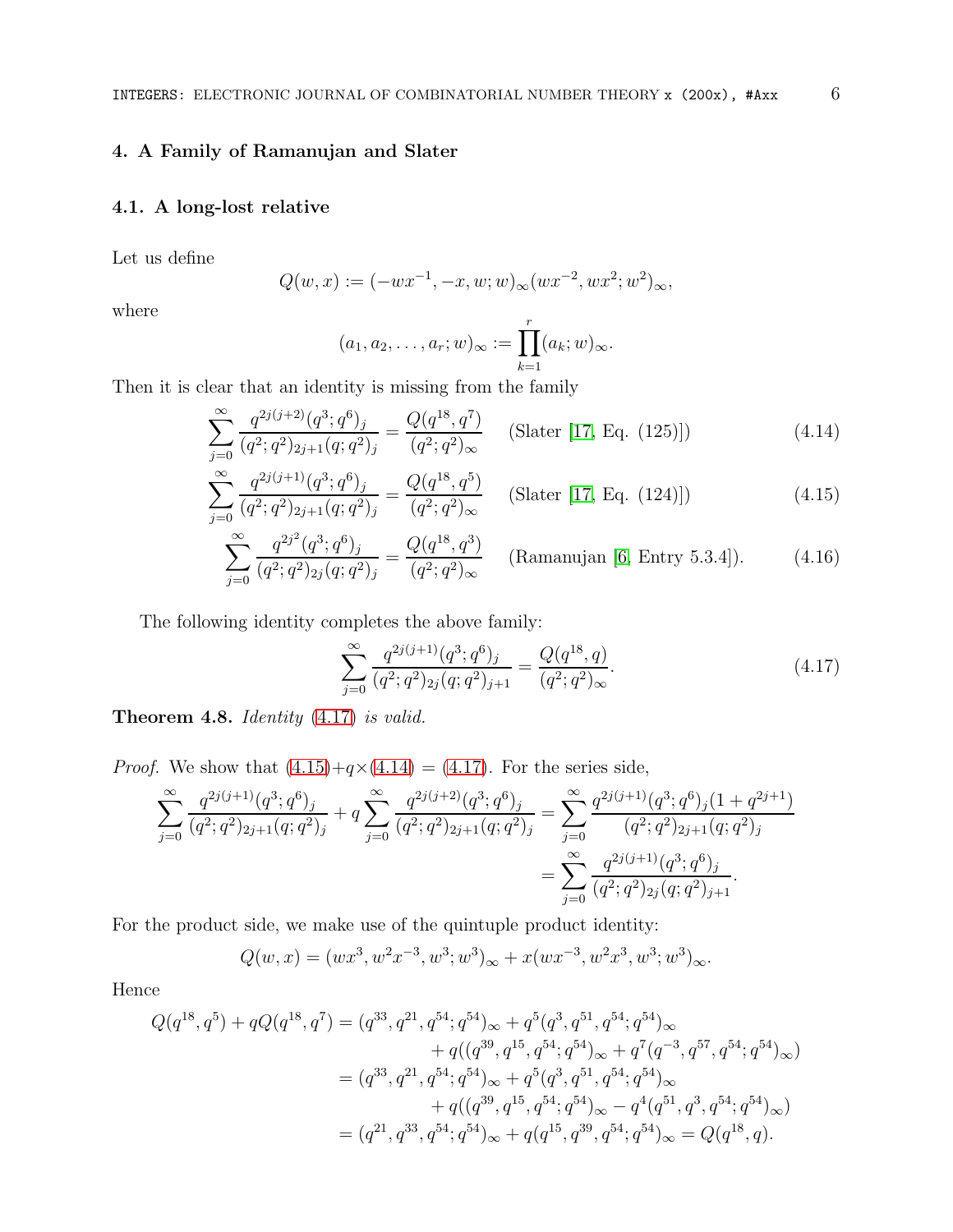The result now follows.

# 4.2. Combinatorial Interpretations

We interpret  $(4.16)$  combinatorially.

<span id="page-6-0"></span>**Theorem 4.9.** The number of signed partitions  $\sigma = (\pi, \nu)$  of n, where

- $\ell(\pi)$  is even, and each positive part is even and  $\geq \ell(\pi)$ , and
- the negative parts are odd, less than  $\ell(\pi)$ , and may appear at most twice

equals the number of (ordinary) partitions of n into parts congruent to  $\pm 2, \pm 3, \pm 4, \pm 8$ (mod 18).

Proof. Starting with the left hand side of [\(4.16\)](#page-5-3), we find

$$
\sum_{j=0}^{\infty} \frac{q^{2j^2}(q^3;q^6)_j}{(q^2;q^2)_{2j}(q;q^2)_j} = \sum_{j=0}^{\infty} \frac{q^{2j^2} \prod_{k=1}^j (1+q^{2k-1}+q^{4k-2})}{(q^2;q^2)_{2j}}
$$
  
\n
$$
= \sum_{j=0}^{\infty} \frac{q^{2j^2} \prod_{k=1}^j q^{4k-2} (1+q^{-(2k-1)}+q^{-(4k-2)})}{(q^2;q^2)_{2j}}
$$
  
\n
$$
= \sum_{j=0}^{\infty} \frac{q^{2j^2+4(1+2+\cdots+j)-2j} \prod_{k=1}^j (1+q^{-(2k-1)}+q^{-(4k-2)})}{(q^2;q^2)_{2j}}
$$
  
\n
$$
= \sum_{j=0}^{\infty} \frac{q^{4j^2}}{(q^2;q^2)_{2j}} \times \prod_{k=1}^j (1+q^{-(2k-1)}+q^{-(4k-2)})
$$

Notice that

$$
\frac{1}{(q;q)_{2j}}
$$

is the generating function for partitions into at most  $2j$  parts, thus

$$
q^{2j^2} \frac{1}{(q;q)_{2j}} = \frac{q^{j} + j + j + \cdots + j}{(q;q)_{2j}}
$$

is the generating function for partitions into exactly  $2j$  parts, where each part is at least j. Thus

$$
q^{4j^2} \frac{1}{(q^2;q^2)_{2j}}
$$

is the generating function for partitions into exactly  $2j$  parts, each of which is even and at least 2*j*. Also,  $\prod_{k=1}^{j} (1 + q^{-(2k-1)} + q^{-(4k-2)})$  is the generating function for signed partitions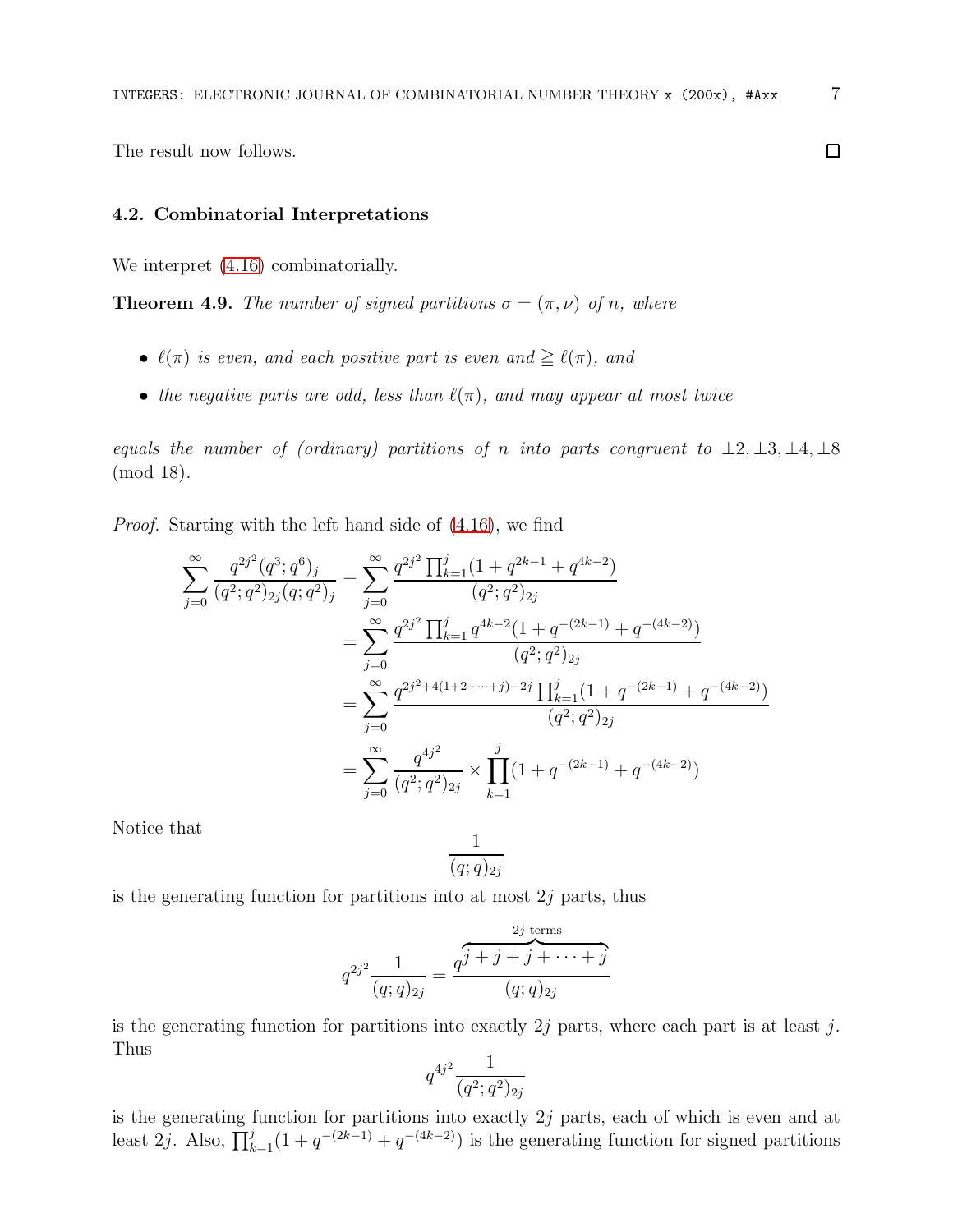into odd negative parts  $\langle 2j \rangle$  and appearing at most twice each. Summing over all j, we find that the left hand side of [\(4.16\)](#page-5-3) is the generating function for signed partitions  $\sigma = (\pi, \nu)$ of n, where  $\ell(\pi)$  is even, and each positive part is even and  $\geq \ell(\pi)$ , and the negative parts are odd, less than  $\ell(\pi)$ , and may appear at most twice.

Now the RHS of [\(4.16\)](#page-5-3) is

$$
\frac{Q(q^{18},q^3)}{(q^2;q^2)_{\infty}}=\frac{(-q^3,-q^{15};q^{18};q^{18})_{\infty}(q^{12},q^{24};q^{36})_{\infty}}{(q^2;q^2)_{\infty}}=\prod_{\substack{i\geq 1\\ \stackrel{i\equiv \pm 2,\pm 3,\pm 4,\pm 8 (\text{mod }18) }}\frac{1}{1-q^i},
$$

which is clearly the generating function for partitions into parts congruent to  $\pm 2, \pm 3, \pm 4, \pm 8$ (mod 18).  $\Box$ 

Remark 4.10. Andrews provided a different combinatorial interpretation of [\(4.16\)](#page-5-3) in [\[3,](#page-13-15) p. 175, Theorem 2].

Following the ideas in the proof of Theorem [4.9,](#page-6-0) the analogous combinatorial interpretation of Identity [\(4.15\)](#page-5-1) is as follows.

**Theorem 4.11.** The number of signed partitions  $\sigma = (\pi, \nu)$  of n, where

- $\ell(\pi)$  is odd, and each positive part is even and  $\geq \ell(\pi) 1$ , and
- the negative parts are odd, less than  $\ell(\pi)$ , and may appear at most twice

equals the number of (ordinary) partitions of n into parts congruent to  $\pm 2, \pm 4, \pm 5, \pm 6$ (mod 18).

We next interpret [\(4.14\)](#page-5-2) combinatorially. Note that the theorem equates the number in a certain class of signed partitions of  $n + 1$  with the number in a certain class of regular partitions of  $n$ .

**Theorem 4.12.** The number of signed partitions  $\sigma = (\pi, \nu)$  of  $n + 1$ , where

- $\ell(\pi)$  is odd, and each positive part is odd and  $\geq \ell(\pi)$ , and
- the negative parts are odd, less than  $\ell(\pi)$ , and may appear at most twice

equals the number of (ordinary) partitions of n into parts congruent to  $\pm 2, \pm 6, \pm 7, \pm 8$ (mod 18).

Proof. The proof is similar to that of Theorem [4.9,](#page-6-0) except that

$$
\sum_{j=0}^\infty\frac{q^{2j(j+2)}(q^3;q^6)_j}{(q^2;q^2)_{2j+1}(q;q^2)_j}=\frac{1}{q}\sum_{j=0}^\infty\frac{q^{4j^2+4j+1}}{(q^2;q^2)_{2j+1}}\times\prod_{k=1}^j(1+q^{-(2k-1)}+q^{-(4k-2)}),
$$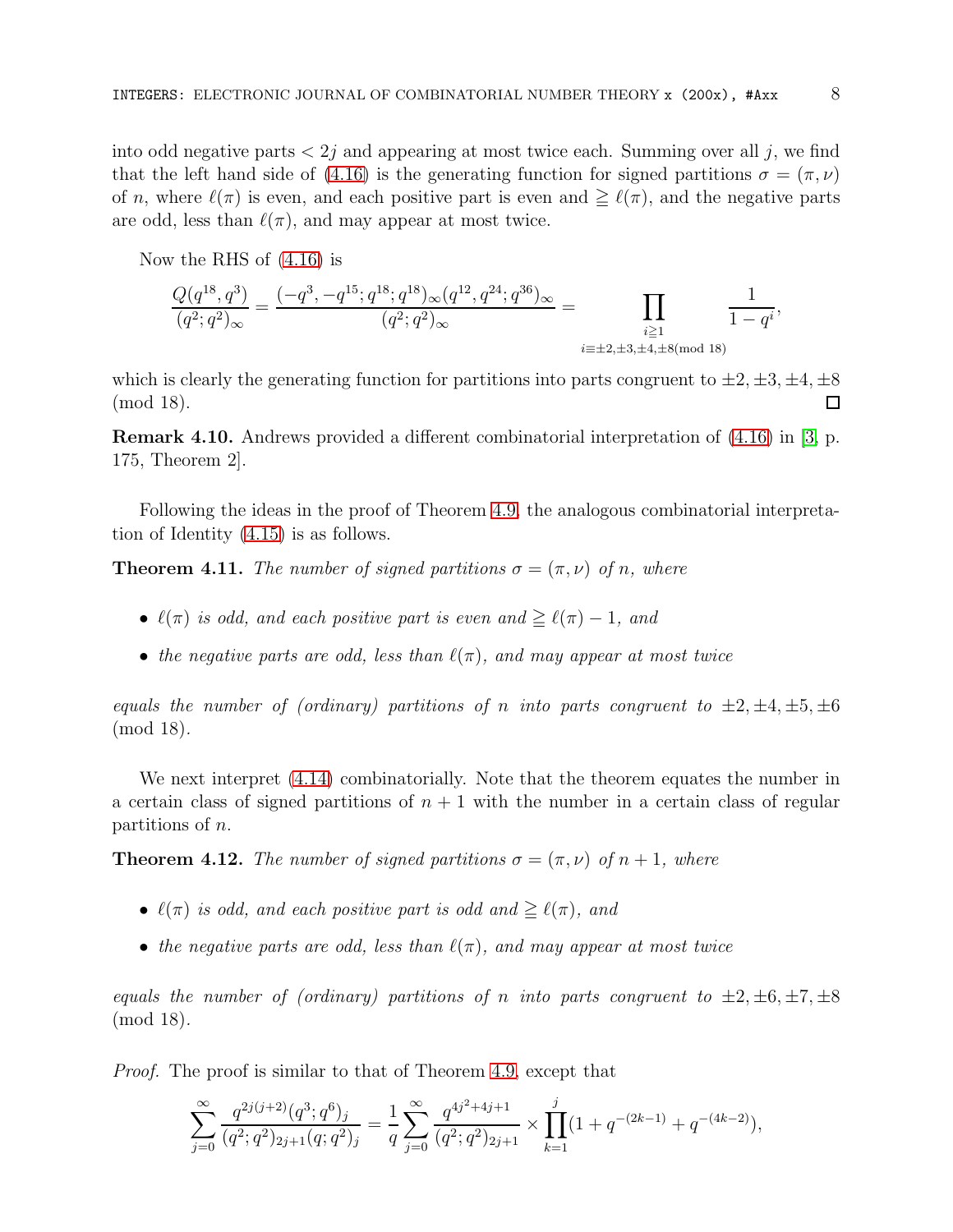and since

$$
4j^{2} + 4j + 1 = \underbrace{(2j + 1) + (2j + 1) + \cdots + (2j + 1)}_{2j+1 \text{ terms}},
$$

it follows that

$$
\frac{q^{4j^2+4j+1}}{(q^2;q^2)_{2j+1}}
$$

is the generating function for partitions into exactly  $2j + 1$  parts, each of which is odd and at least  $2j + 1$ .  $\Box$ 

Lastly, we give a combinatorial interpretation of [\(4.17\)](#page-5-0).

**Theorem 4.13.** The number of signed partitions  $\sigma = (\pi, \nu)$  of  $n + 1$ , where

- $\pi$  contains an odd positive part m (which may be repeated), exactly m 1 positive even parts, all  $\geq m-1$ , and
- negative parts are all odd,  $\lt m$ , and appear at most twice,

equals the number of (ordinary) partitions of n into parts congruent to  $\pm 1, \pm 4, \pm 6, \pm 8$ (mod 18).

Proof. This time

$$
\sum_{j=0}^{\infty} \frac{q^{2j(j+1)}(q^3;q^6)_j}{(q^2;q^2)_{2j}(q;q^2)_{j+1}} = \frac{1}{q} \sum_{j=0}^{\infty} \frac{q^{4j^2}}{(q^2;q^2)_{2j}} \frac{q^{2j+1}}{1-q^{2j+1}} \times \prod_{k=1}^j (1+q^{-(2k-1)}+q^{-(4k-2)}),
$$

so that, as before,

$$
\frac{q^{4j^2}}{(q^2;q^2)_{2j}}
$$

is the generating function for partitions into exactly  $2j$  parts, each of which is even and at least  $2j$ , and

<span id="page-8-0"></span>
$$
\frac{q^{2j+1}}{1-q^{2j+1}}
$$

generates partitions consisting of the part  $2j + 1$  and containing at least one such part.  $\Box$ 

### 5. Combinatorial Interpretations of a Family of Mod 18 Identities

In [\[11\]](#page-13-5), we presented the following family of Rogers-Ramanujan-Slater type identities related to the modulus 18:

$$
\sum_{j=0}^{\infty} \frac{q^{j(j+1)}(-1;q^3)_j}{(-1;q)_j(q;q)_{2j}} = \frac{(q,q^8,q^9;q^9)_{\infty}(q^7,q^{11};q^{18})_{\infty}}{(q;q)_{\infty}}
$$
(5.18)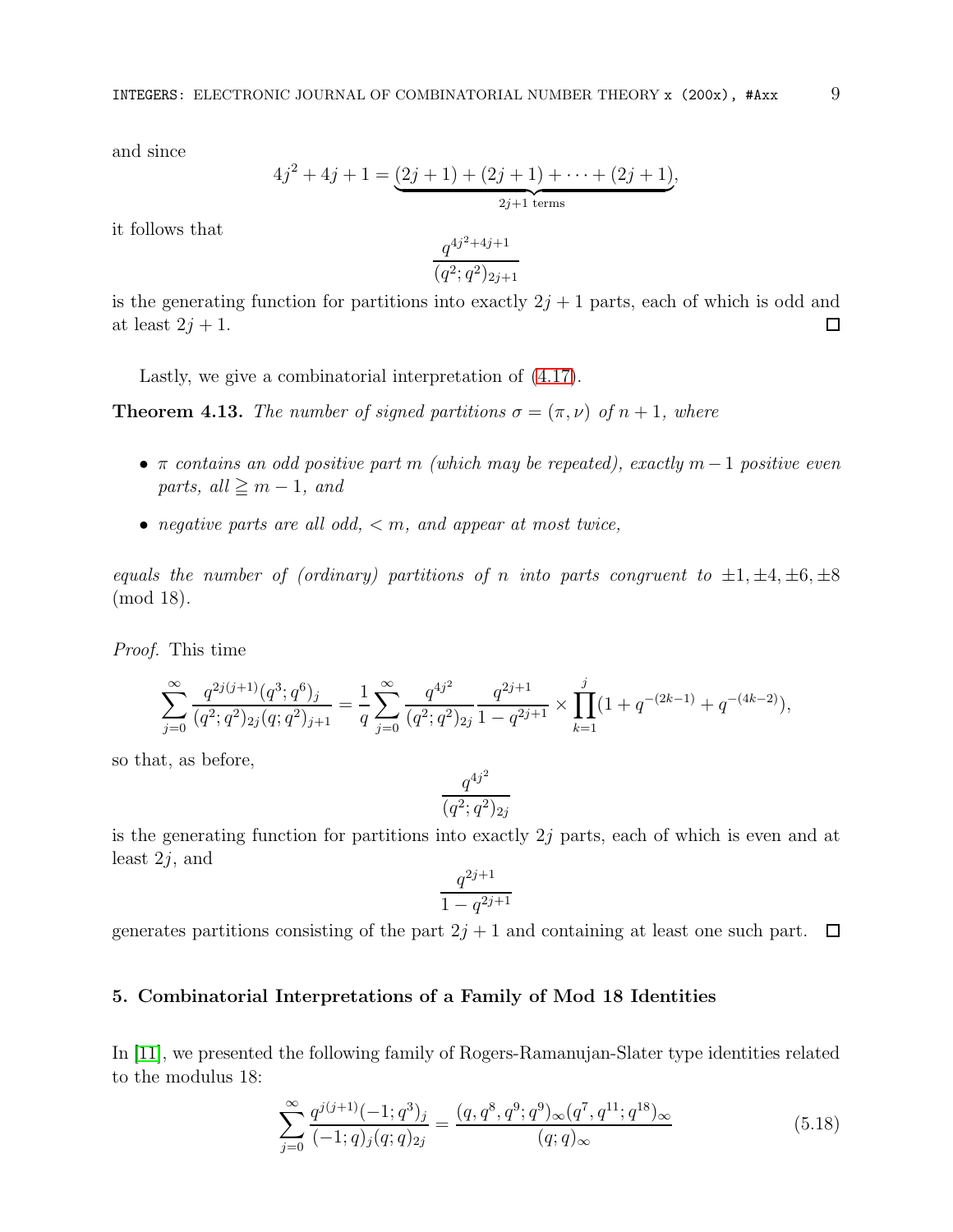<span id="page-9-3"></span><span id="page-9-1"></span>
$$
\sum_{j=0}^{\infty} \frac{q^{j^2}(-1;q^3)_j}{(-1;q)_j(q;q)_{2j}} = \frac{(q^2,q^7,q^9;q^9)_{\infty}(q^5,q^{13};q^{18})_{\infty}}{(q;q)_{\infty}}
$$
(5.19)

<span id="page-9-0"></span>
$$
\sum_{j=0}^{\infty} \frac{q^{j(j+1)}(-q^3;q^3)_j}{(-q;q)_j(q;q)_{2j+1}} = \frac{(q^3,q^6,q^9;q^9)_{\infty}(q^3,q^{15};q^{18})_{\infty}}{(q;q)_{\infty}}
$$
(5.20)

$$
\sum_{j=0}^{\infty} \frac{q^{j(j+2)}(-q^3;q^3)_j}{(q^2;q^2)_j(q^{j+2};q)_{j+1}} = \frac{(q^4,q^5,q^9;q^9)_{\infty}(q,q^{17};q^{18})_{\infty}}{(q;q)_{\infty}}.
$$
\n(5.21)

We give a combinatorial interpretation of  $(5.21)$ .

<span id="page-9-2"></span>**Theorem 5.14.** The number of signed partitions  $\sigma = (\pi, \nu)$  of  $n + 2$ , wherein

- $\pi_1$ , the largest positive part, is even,
- the integers  $1, 2, \ldots, \frac{\pi_1}{2} 1$  all appear an even number of times and at least twice,
- the integer  $\frac{\pi_1}{2}$  does not appear,
- the integers  $\frac{\pi_1}{2} + 1, \frac{\pi_1}{2} + 2, \ldots, \pi_1$  all appear at least once, and
- there are exactly  $\frac{\pi_1}{2} 1$  negative parts, each  $\equiv 1 \pmod{3}$  and  $\leq \frac{3\pi_1}{2} 2$ , with the parts greater than 1 occurring at most once

equals the number of (ordinary) partitions of n into parts congruent to  $\pm 2, \pm 3, \pm 6, \pm 7, \pm 8$ (mod 18).

Proof. We consider the general term on the left side of [\(5.21\)](#page-9-0).

$$
\frac{q^{j(j+2)}(-q^3;q^3)_j}{(q^2;q^2)_j(q^{j+2};q)_{j+1}} = \frac{q^{j^2+2j}}{(q^2;q^2)_j} \frac{q^{(3j^2+3j)/2}}{\prod_{k=0}^j (1-q^{j+2+k})} \prod_{k=1}^j (1+q^{-3k})
$$

$$
= \frac{1}{q^2} \frac{q^{j^2+j}}{(q^2;q^2)_j} \frac{q^{(3j^2+7j+4)/2}}{\prod_{k=0}^j (1-q^{j+2+k})} q^{-j} \prod_{k=1}^j (1+q^{-3k})
$$

The factors

$$
\frac{q^{j^2+j}}{(q^2;q^2)_j} = \frac{q^{2+4+6+\cdots+2j}}{(q^2;q^2)_j}
$$

generates parts in  $\{2, 4, 6, \ldots, 2j\}$  where each part appears at least once. Then by mapping each even part  $2r$  to  $r + r$ , we have parts  $\{1, 2, 3, \ldots, j\}$  where each part appears an even number of times and at least twice.

The factors

$$
\frac{q^{(3j^2+7j+4)/2}}{\prod_{k=0}^j(1-q^{j+2+k})} = \frac{q^{(j+2)+(j+3)+\cdots+(2j+2)}}{\prod_{k=0}^j(1-q^{j+2+k})}
$$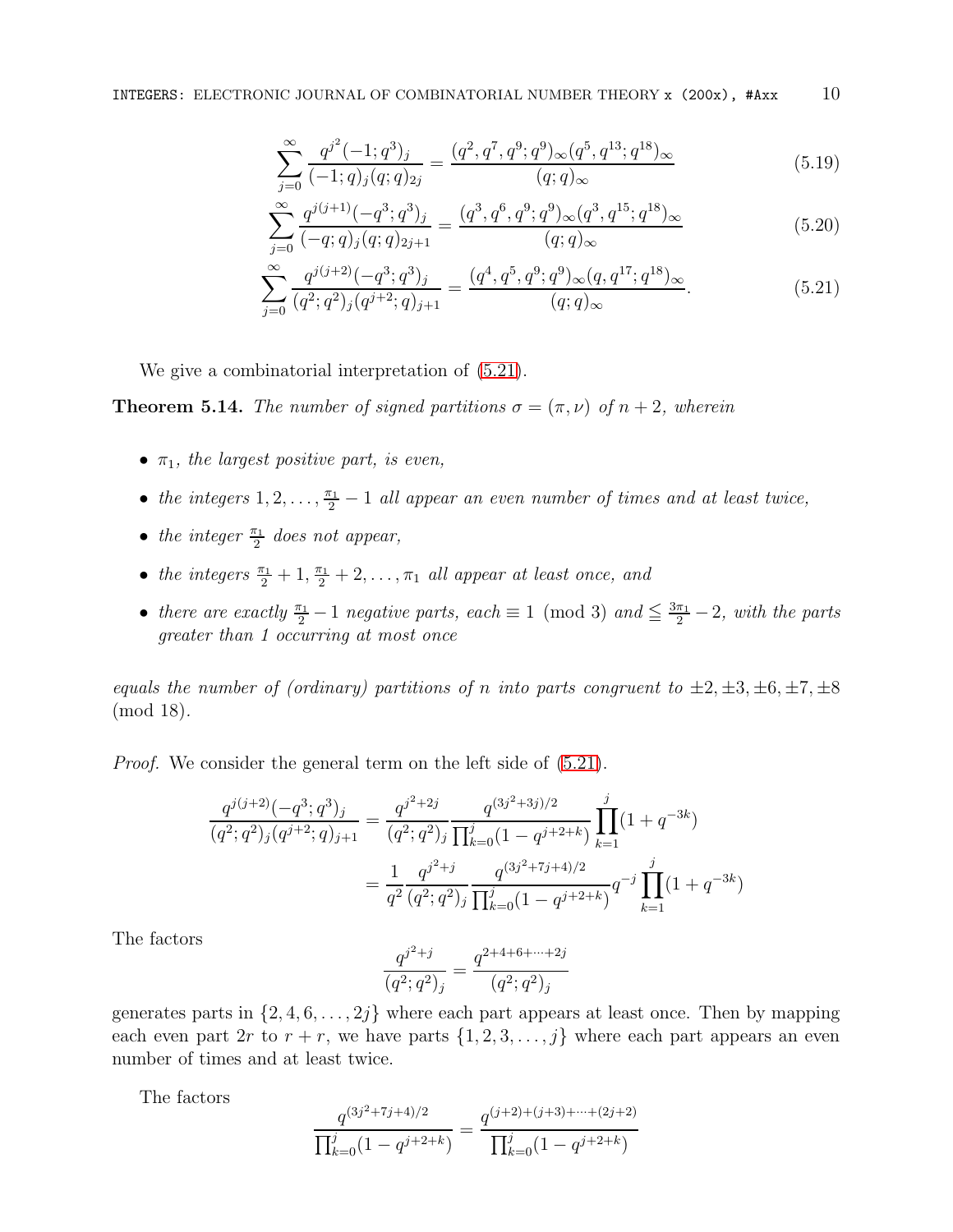generates partitions from the parts  $\{j + 2, j + 3, \ldots, 2j + 1, 2j + 2\}$  and where each part appears at least once. Lastly,

$$
q^{-j} \prod_{k=1}^{j} (1 + q^{-3k})
$$

is the generating function for signed partitions with negative parts that are congruent to 1 modulo 3,  $\leq 3j + 1$ , the parts greater than 1 occur at most once, and the total number of parts is j (the number of 1's being j minus the number of other parts).

Upon summing over  $j \geq 0$ , we get that

$$
\sum_{j=0}^{\infty} \frac{q^{j^2+j}}{(q^2;q^2)_j} \frac{q^{(3j^2+7j+4)/2}}{\prod_{k=0}^j (1-q^{j+2+k})} q^{-j} \prod_{k=1}^j (1+q^{-3k})
$$

is the generating function for signed partitions with the properties itemized in the statement of the theorem.

The right side of [\(5.21\)](#page-9-0) is

$$
\frac{(q^4, q^5, q^9, q^9)_{\infty}(q, q^{17}; q^{18})_{\infty}}{(q;q)_{\infty}} = \prod_{\substack{i \geq 1 \\ i \equiv \pm 2, \pm 3, \pm 6, \pm 7, \pm 8 \pmod{18}}} \frac{1}{1 - q^i},
$$

which is the generating function for partitions into parts congruent to  $\pm 2$ ,  $\pm 3$ ,  $\pm 6$ ,  $\pm 7$ ,  $\pm 8$ (mod 18).  $\Box$ 

The corresponding combinatorial interpretation of [\(5.19\)](#page-9-1) is given by the following theorem.

**Theorem 5.15.** The number of signed partitions  $\sigma = (\pi, \nu)$  of n, where

- $\pi_1$ , the largest positive part, is even,
- the integers  $1, 2, \ldots, \frac{\pi_1}{2} 1$  all appear an even number of times and at least twice,
- the integers  $\frac{\pi_1}{2}, \frac{\pi_1}{2} + 1, \ldots, \pi_1$  all appear at least once, and
- there are exactly  $\frac{\pi_1}{2} 1$  negative parts, each  $\equiv 2 \pmod{3}$  and  $\leq \frac{3\pi_1}{2} 1$ , with the parts greater than 2 occurring at most once,

equals the number of (ordinary) partitions of n into parts congruent to  $\pm 1, \pm 3, \pm 4, \pm 6, \pm 8$ (mod 18).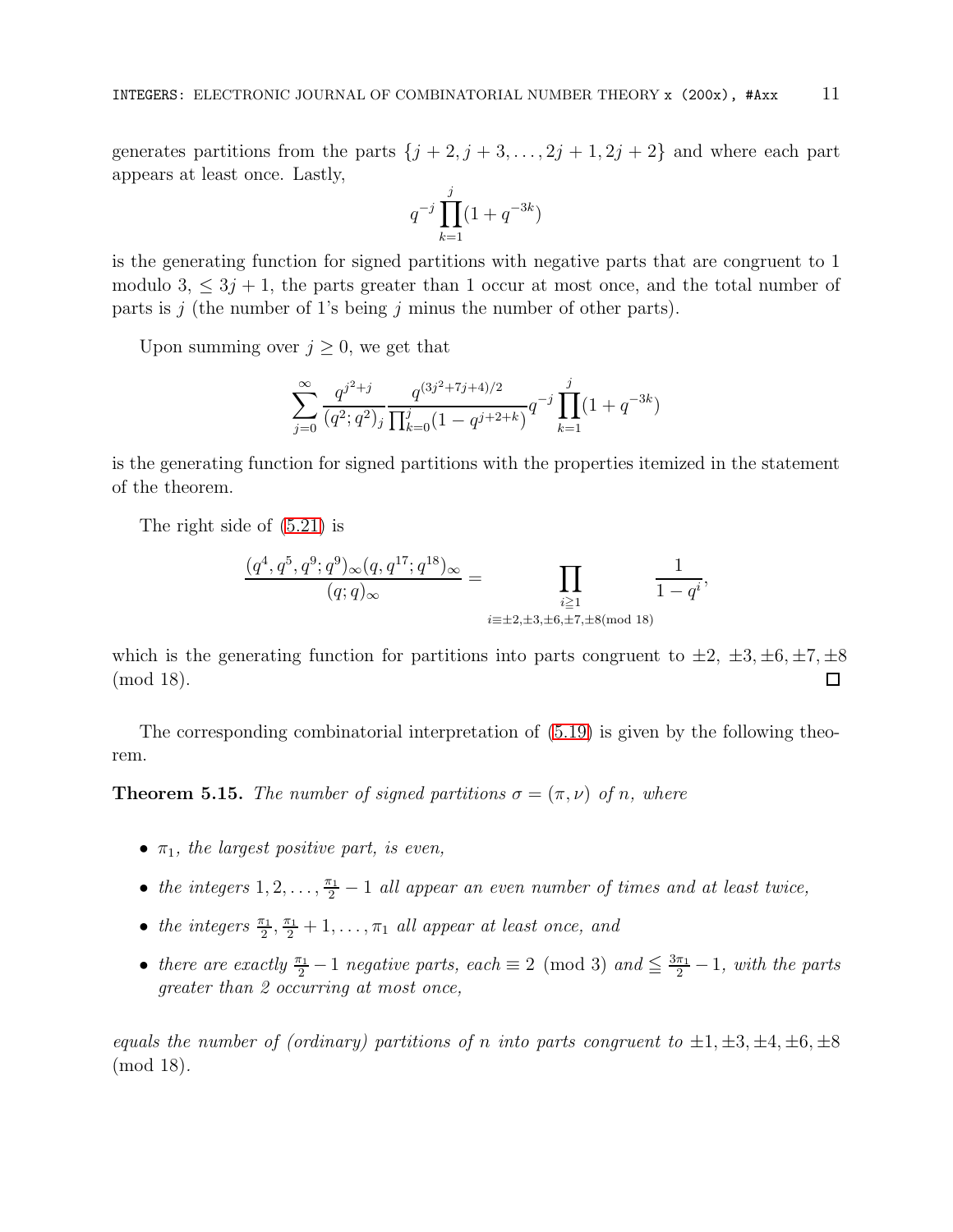Proof. The proof is similar to that of Theorem [5.14,](#page-9-2) except we rewrite the general term on the left side of [\(5.19\)](#page-9-1) as follows

$$
\frac{q^{j^2}(-1;q^3)_j}{(-1;q)_j(q;q)_{2j}} = \frac{q^{j^2}}{(q^2;q^2)_{j-1}} \frac{q^{(3j^2-3j)/2}}{\prod_{k=0}^j (1-q^{j+k})} \prod_{k=1}^{j-1} (1+q^{-3k})
$$

$$
= \frac{q^{j^2-j}}{(q^2;q^2)_{j-1}} \frac{q^{(3j^2+3j)/2}}{\prod_{k=0}^j (1-q^{j+k})} q^{-2j} \prod_{k=1}^{j-1} (1+q^{-3k}).
$$

The identity at [\(5.18\)](#page-8-0) may be interpreted combinatorially as follows.

**Theorem 5.16.** The number of signed partitions  $\sigma = (\pi, \nu)$  of n, where

- $\pi_1$ , the largest positive part, is even,
- the integers  $1, 2, \ldots, \frac{\pi_1}{2} 1$  all appear an even number of times and at least twice,
- the integers  $\frac{\pi_1}{2}, \frac{\pi_1}{2} + 1, \ldots, \pi_1$  all appear at least once, and
- there are exactly  $\frac{\pi_1}{2} 1$  negative parts, each  $\equiv 1 \pmod{3}$  and  $\leq \frac{3\pi_1}{2} 2$ , with the parts greater than 1 occurring at most once,

equals the number of (ordinary) partitions of n into parts congruent to  $\pm 2, \pm 3, \pm 4, \pm 5, \pm 6$ (mod 18).

Proof. The general term on the left side of [\(5.18\)](#page-8-0) may be written as

$$
\frac{q^{j^2+j}(-1;q^3)_j}{(-1;q)_j(q;q)_{2j}} = \frac{q^{j^2+j}}{(q^2;q^2)_{j-1}} \frac{q^{(3j^2-3j)/2}}{\prod_{k=0}^j (1-q^{j+k})} \prod_{k=1}^{j-1} (1+q^{-3k})
$$

$$
= \frac{q^{j^2-j}}{(q^2;q^2)_{j-1}} \frac{q^{(3j^2+3j)/2}}{\prod_{k=0}^j (1-q^{j+k})} q^{-j} \prod_{k=1}^{j-1} (1+q^{-3k}).
$$

 $\Box$ 

Finally, we provide a combinatorial interpretation of [\(5.20\)](#page-9-3)

**Theorem 5.17.** The number of signed partitions  $\sigma = (\pi, \nu)$  of  $n + 1$ , wherein

- $\pi_1$ , the largest positive part, is odd,
- the integers  $1, 2, \ldots, \frac{\pi_1 1}{2}$  $\frac{1}{2}$  all appear an even number of times and at least twice,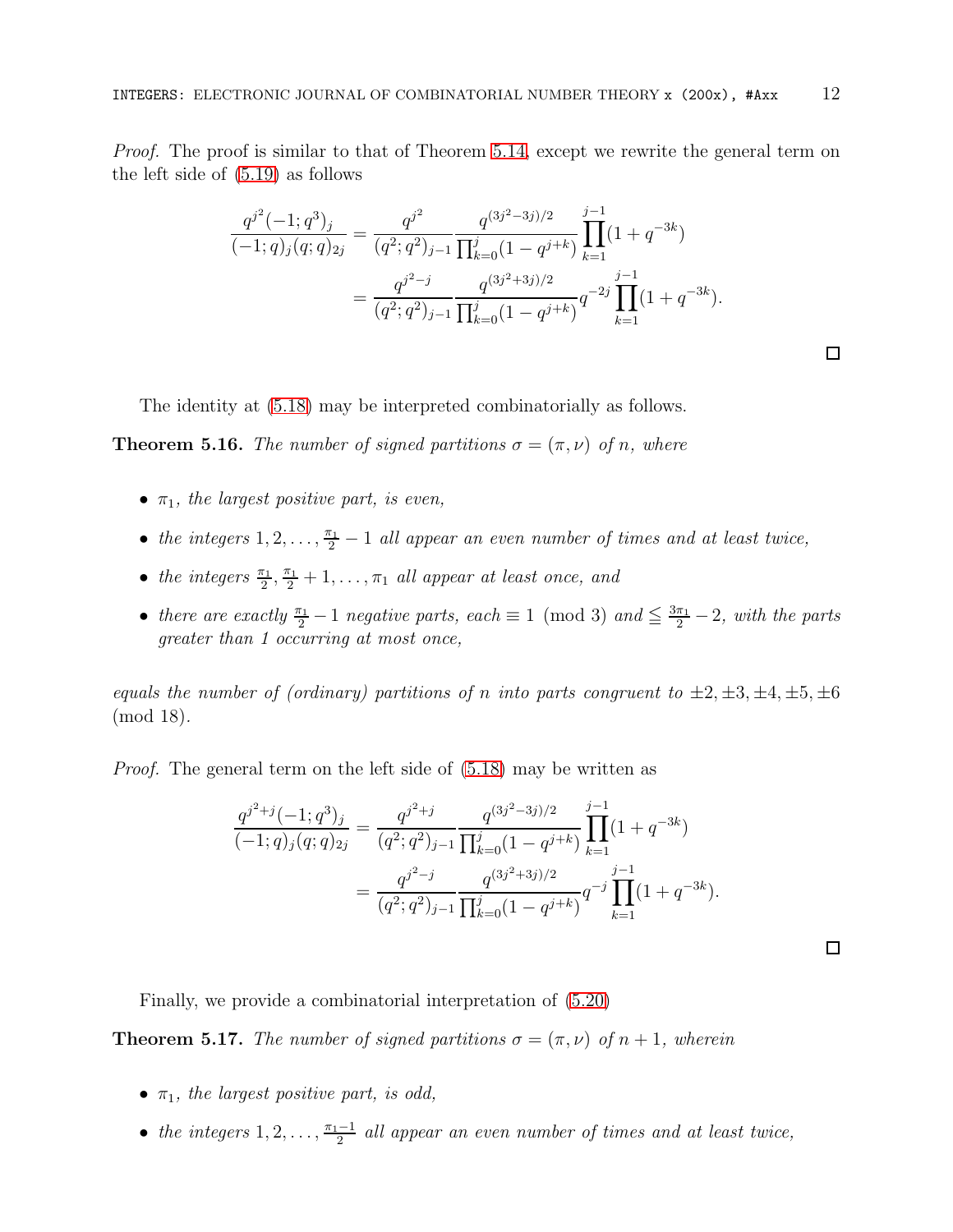- the integers  $\frac{\pi_1-1}{2}+1, \frac{\pi_1-1}{2}+2, \ldots, \pi_1$  all appear at least once, and
- there are exactly  $\frac{\pi_1-1}{2}$  negative parts, each  $\equiv 1 \pmod{3}$  and  $\leq \frac{3\pi_1}{2} 2$ , with the parts greater than 1 occurring at most once,

equals the number of (ordinary) partitions of n into parts congruent to 1, 2, 4, 5, 7 or 8 modulo 9, such that for any nonnegative integer  $j$ ,  $9j+1$  and  $9j+2$  do not both appear, and for any nonnegative integer k,  $9k + 7$  and  $9k + 8$  do not both appear.

Proof. The general term on the left side of [\(5.20\)](#page-9-3) may be written as

$$
\frac{q^{j(j+1)}(-q^3;q^3)_j}{(-q;q)_j(q;q)_{2j+1}} = \frac{q^{j^2+j}}{(q^2;q^2)_j} \frac{q^{(3j^2+3j)/2}}{(q^{j+1};q)_{j+1}} \prod_{k=1}^j (1+q^{-3k})
$$
  
= 
$$
\frac{1}{q} \frac{q^{j^2+j}}{(q^2;q^2)_j} \frac{q^{(3j^2+5j+2)/2}}{(q^{j+1};q)_{j+1}} q^{-j} \prod_{k=1}^j (1+q^{-3k}),
$$

thus the interpretation of the left side is similar to that of the previous identities.

The right side of [\(5.20\)](#page-9-3) provides a challenge because of the double occurrence of the factors  $(q^3; q^{18})_{\infty}$  and  $(q^{15}; q^{18})_{\infty}$  in the numerator. Accordingly, we turn to a partition enumeration technique introduced by Andrews and Lewis. In [\[7,](#page-13-16) p. 79, Eq. (2.2) with  $k = 9$ , they show that

$$
\frac{(q^{a+b};q^{18})_{\infty}}{(q^a,q^b;q^9)_{\infty}}\tag{5.22}
$$

 $\Box$ 

is the generating function for partitions of  $n$  into parts congruent to  $a$  or  $b$  modulo 9 such that for any k,  $9k + a$  and  $9k + b$  do not both appear as parts, where  $0 < a < b < 9$ .

With this in mind, we immediately see that

$$
\frac{(q^3, q^6, q^9; q^9)_{\infty} (q^3, q^{15}; q^{18})_{\infty}}{(q; q)_{\infty}} = \frac{1}{(q^4, q^5; q^9)_{\infty}} \times \frac{(q^3; q^{18})_{\infty}}{(q, q^2; q^9)_{\infty}} \times \frac{(q^{15}; q^{18})_{\infty}}{(q^7, q^8; q^9)_{\infty}}
$$

generates the partitions stated in our theorem.

### Acknowledgement

We thank the referee for carefully reading the manuscript and supplying helpful comments, and the conference organizers for the opportunity to present at Integers 2007.

## References

<span id="page-12-0"></span>[1] G.E. Andrews, On the q-analog of Kummer's theorem and applications, Duke Math. J. 40 (1973) 525–528.